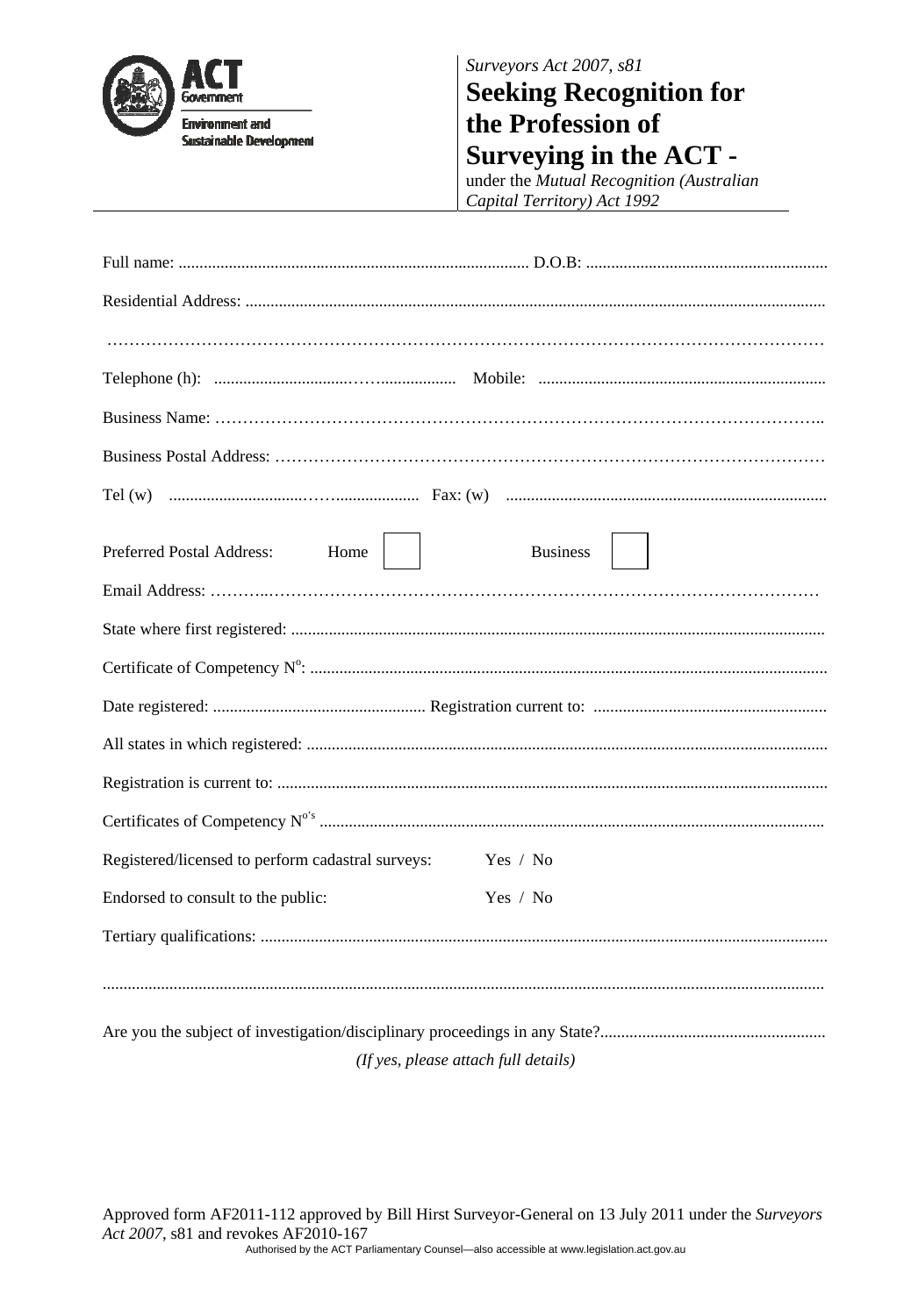

*Surveyors Act 2007, s81*  **Seeking Recognition for the Profession of Surveying in the ACT -** 

under the *Mutual Recognition (Australian Capital Territory) Act 1992*

 Has your registration been cancelled/suspended as a result of disciplinary action in any State? ..................... *(If yes, please attach full details)* 

Are you subject to any special conditions to practise in any State? ................................................................... *(If yes, please attach full details)* 

Are there any restrictions, or are you prohibited from practising as a surveyor, as a result of any criminal

civil or disciplinary proceedings in any State?.................................................................................................. *(If yes, please attach full details)* 

I hereby give consent to the making of inquiries and the exchange of information with the Surveyors Board or authorised person of any State or Territory regarding my activities in surveying or any other matter relevant to the notice.

Attached is a Letter of Accreditation from the Surveyors Board of (*State*): ......................................................

Signed: .................................................................................................. Date: ..............……………………